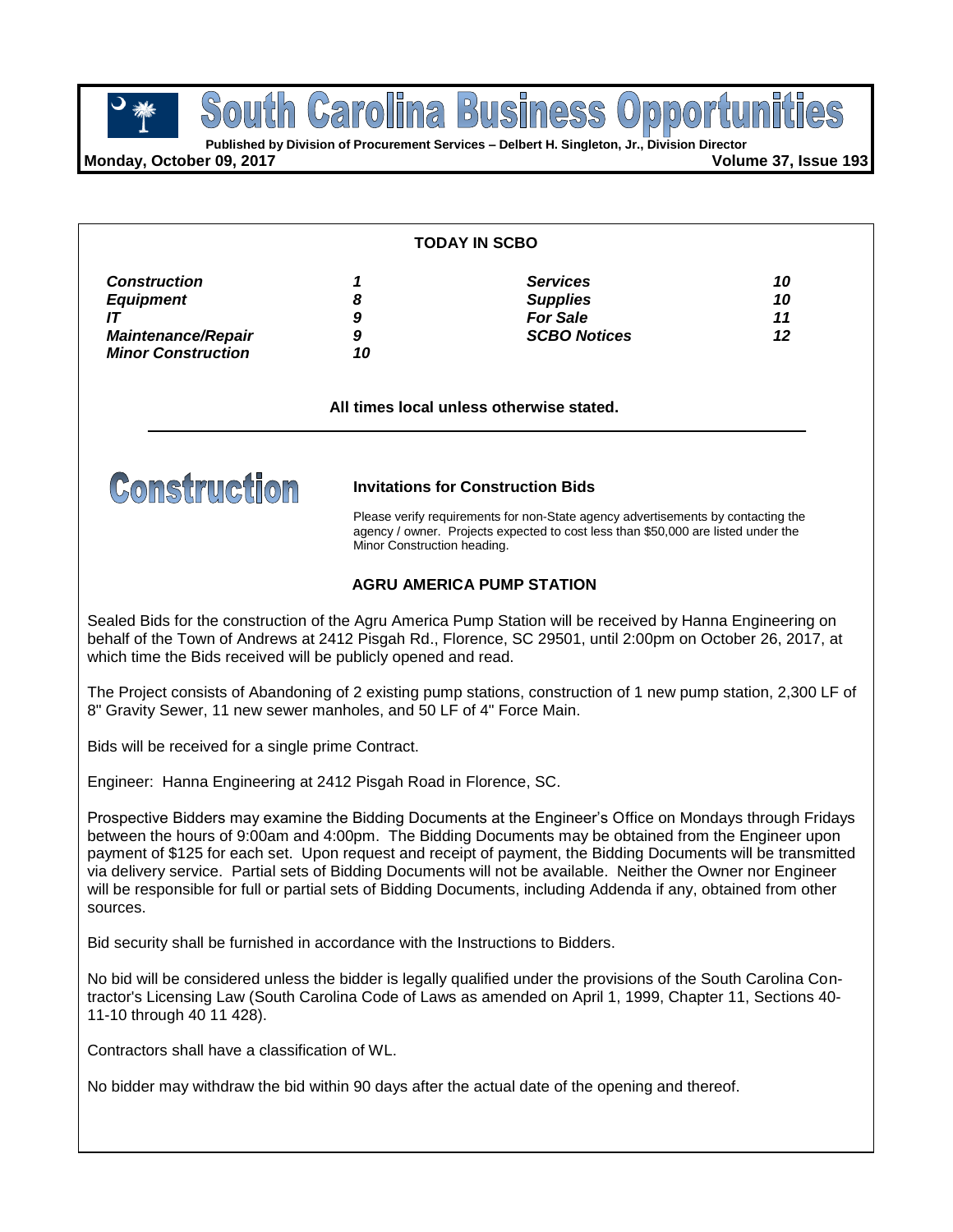#### **Monday, October 09, 2017 2 Volume 37, Issue 193**

All communication about the receipt of plans, bid results and contract award should be directed to Hanna Engineering.

The Owner reserves the right to waive any informalities or to reject any or all bids.

Owner: Town of Andrews By: Frank McClary Title: Mayor Date: September 24, 2017

PROJECT NAME: ANDERSON SCHOOL DISTRICT 5 - TL HANNA &WESTSIDE HIGH SCHOOLS - HVAC UPGRADES PROJECT NUMBER: 016456.00 PROJECT LOCATION: Anderson, SC 29621

BID SECURITY REQUIRED? Yes PERFORMANCE BOND REQUIRED? Yes

PAYMENT BOND REQUIRED? Yes CONSTRUCTION COST RANGE: \$250,000

DESCRIPTION OF PROJECT: HVAC Upgrades

BIDDING DOCUMENTS/PLANS MAY BE OBTAINED FROM: ARC Spartanburg, SC

IN ADDITION TO THE ABOVE OFFICIAL SOURCE(S), BIDDING DOCUMENTS/PLANS ARE ALSO AVAILABLE AT: Hard copies of bidding requirements, plans, specifications and addendums may be purchased directly from ARC, 7092 Howard Street, Spartanburg SC 29303. To pre-order sets, contact Susan Wilson at 864-585-8388. To electronically view the bidding requirements, plans and specifications free of charge, email Susan Wilson at [Susan.Wilson@e-arc.com](mailto:Susan.Wilson@e-arc.com) to receive the direct link to the Plan Room for this project. NOTE: In order to receive electronic notification concerning the release of addenda, bidders and sub-bidders must register their intent to bid this project with Debbie Greene at McMillan Pazdan Smith Architecture [\(dgreene@mcmillanpazdansmith.com](mailto:dgreene@mcmillanpazdansmith.com) or 864-585-5678.) Questions during bidding shall be submitted in writing to Michael Chewning, AIA, LEED AP [mchewning@mcmillanpazdansmith.com.](mailto:mchewning@mcmillanpazdansmith.com)

ARCHITECT-ENGINEER NAME: McMillan Pazdan Smith A-E CONTACT: Michael Chewning, AIA A-E ADDRESS: Street/PO Box: 127 Dunbar Street City: Spartanburg State: SC ZIP: 29306- EMAIL: [mchewning@mcmillanpazdansmith.com](mailto:mchewning@mcmillanpazdansmith.com) TELEPHONE: 864-585-5678 FAX: 864-542-9451

AGENCY/OWNER: Anderson School District Five AGENCY PROJECT COORDINATOR: Wess Grant, Director of Operations ADDRESS: Street/PO Box: 400 Pearman Dairy Road<br>City: Anderson State: SC ZIP: 29625-City: Anderson EMAIL: [wessgrant@anderson5.net](mailto:wessgrant@anderson5.net) TELEPHONE: 864-260-5000

PRE-BID CONFERENCE: Yes MANDATORY ATTENDANCE: Yes PRE-BID DATE: 10/24/2017 TIME: 2:00pm PLACE: District Office - Anderson School District 5 BID OPENING DATE: 11/7/2017 TIME: 2:00pm PLACE: District Office - Anderson School District 5

BID DELIVERY ADDRESSES: Attn: Wess Grant, Director of Operation 400 Pearman Dairy Road Anderson, SC 29625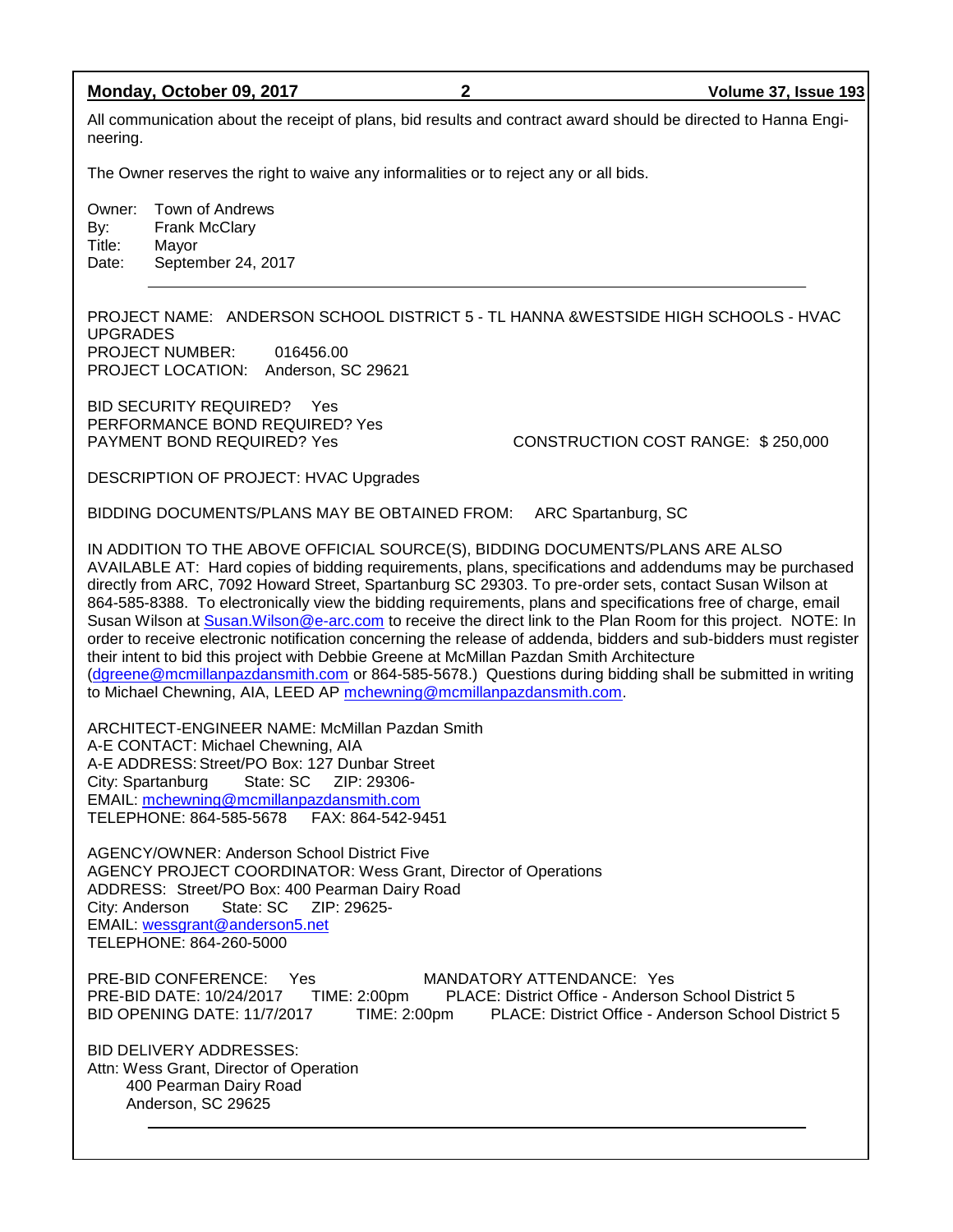### **Monday, October 09, 2017 3 Volume 37, Issue 193**

### **ABATEMENT, DEMOLITION, CLEARING AND GREENING**

Santee-Lynches Regional Council of Governments, on behalf of the Santee-Lynches Regional Development Corporation, seeks bids for abatement, demolition, clearing and greening services to be performed on blighted properties in the City of Sumter, that have been acquired under the Neighborhood Initiative Program (NIP). The properties contained in this bid document are part of a large project, therefore they are NOT exempt from DHECs residential demolition policies.

You are invited to submit a proposal in accordance with the specifications in the request package. To obtain a copy of the request package, contact [snewman@slcog.org.](mailto:snewman@slcog.org)

This project is funded in part by the Neighborhood Initiative Program (NIP) provided by the SC State Housing Finance and Development Authority.

Bids must be returned in writing to the attention of: ECS Procurement, Santee-Lynches Council of Governments, 2525 Corporate Way, Suite 200, Sumter, SC 29154 by 3:00pm on October 30, 2017.

No late proposals will be accepted. This solicitation does not commit the Santee-Lynches Regional Development Corporation or Santee-Lynches Regional Council of Governments to award a contract or pay any costs incurred in the preparation of the proposal or to procure or contract for services.

### **COPELAND DRIVE SEWER LINE IMPROVEMENTS AND MANHOLE REHABILITATION**

Owner: City of Clinton URS Corporation Project No.: 60507318

Separate sealed bids for Copeland Drive Sewer Line Improvements and Manhole Rehabilitation for the City of Clinton will be received by the City of Clinton at the M.S. Bailey Municipal Complex located at 211 N. Broad Street, Clinton, SC until 2:00pm on November 7, 2017 and then at said place be publicly opened and read aloud.

The work to be done consists of furnishing all materials, equipment and labor necessary to construct Copeland Drive Sewer Line Improvements, consisting of the following approximate quantities:

462 LF 8 inch Gravity Sewer, 3 Manholes, 1,470 SY Asphalt Resurfacing and Appurtenances And Rehabilitation of 16 Manholes

The Information for Bidders, Bid Form, Contract, Plans, Specifications, Bid Bond, Performance Bond and Payment Bond, and other contract documents may be examined at the following locations:

Owner: City of Clinton. Engineers: URS Corporation, Columbia, SC.

Drawings, specifications and contract documents may be obtained from the office of URS Corporation, 101 Research Drive, Columbia, SC 29203 upon a non-refundable payment of \$150.00. When requesting drawings, specifications or contract documents, provide the following information about your company: Mailing address; street (UPS) address; telephone number; and FAX number (if applicable), and e-mail address.

Bidders must deposit security with all bids. Security shall be in the form of a certified check or bid bond made payable to the Owner, and shall be for an amount equal to not less than five percent (5%) of the amount of the bid. Provisions of the security shall be as described in the Information for Bidders.

No bid will be considered unless the bidder is legally qualified under the provisions of the South Carolina Contractor's Licensing Law (South Carolina Code of Laws as amended on April 1, 1999, Chapter 11, Sections 40 11 10 through 40 11 428).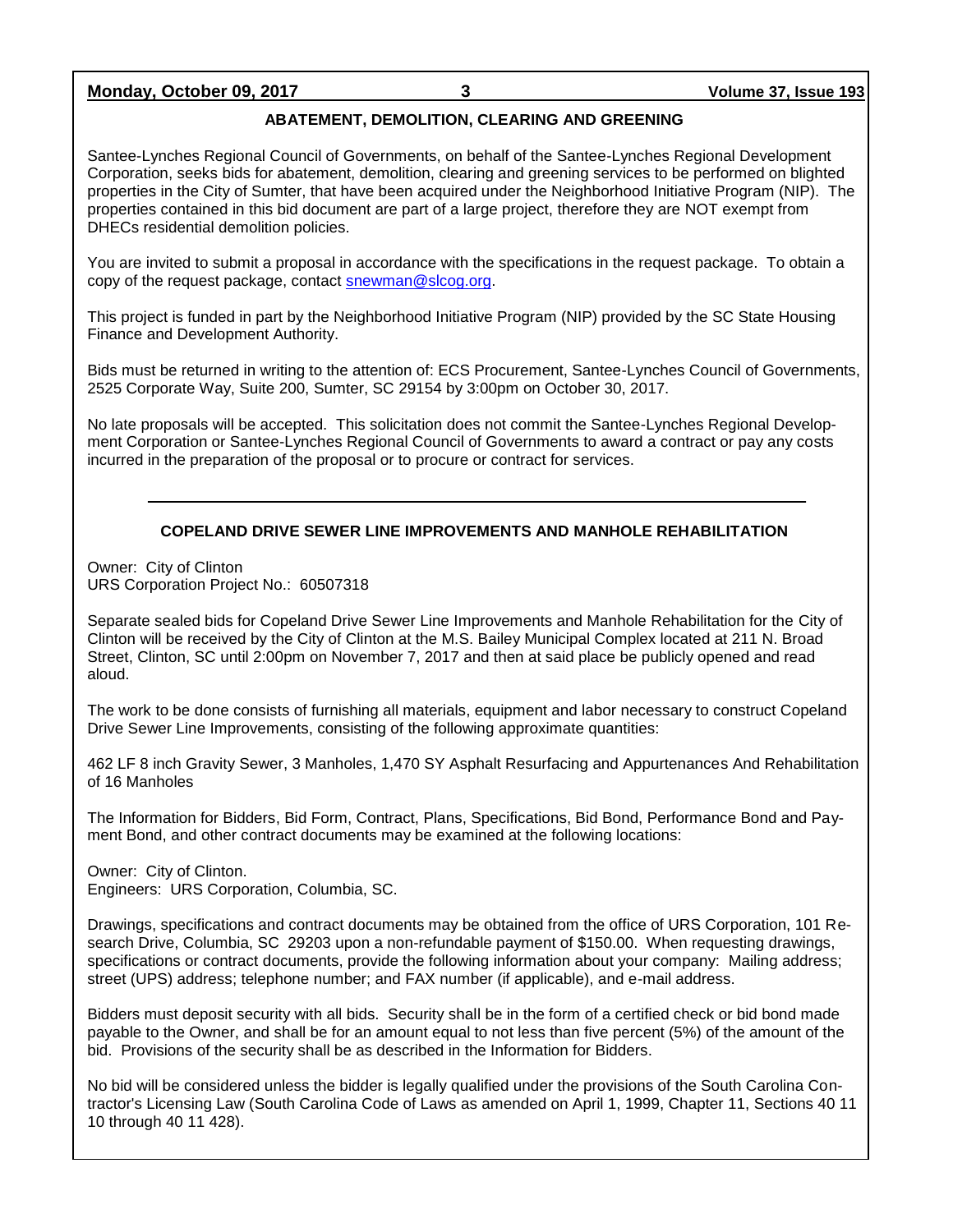**Monday, October 09, 2017 4 Volume 37, Issue 193**

Contractors shall have a classification of WL.

No bidder may withdraw the bid within 90 days after the actual date of the opening and thereof.

The Owner reserves the right to waive any informalities or to reject any or all bids.

| <b>ENGINEERS</b>                             | <b>OWNER</b>                        |
|----------------------------------------------|-------------------------------------|
| <b>URS Corporation</b><br>101 Research Drive | City of Clinton<br>1219 Gary Street |
| Columbia, SC 29203                           | <b>Clinton, SC 29325</b>            |

#### **REQUEST FOR PROPOSALS TO DEMOLISH NIP STRUCTURES**

NOTICE IS HEREBY GIVEN – The City of Spartanburg is requesting proposals to demolish structures in the City of Spartanburg at 208 Michael St. and 219 Herbert St. Proposal No: 1718-10-24-01

The City of Spartanburg, hereby, notifies all proposers that it will affirmatively ensure that all disadvantaged and women's business enterprises will be afforded full opportunity to submit proposals in response to this invitation and will not be discriminated against on the grounds of gender, race, color, or national origin in consideration for an award.

The City of Spartanburg reserves the right to reject any or all proposals or to waive any informality in the qualifications process. Proposals may be held by the City of Spartanburg for a period not to exceed sixty (60) days from the date of the opening of Proposals for the purpose of reviewing the Proposals and investigating the qualifications of prospective parties, prior to awarding of the Contract. The vendor that is awarded the proposal will be required to obtain a City of Spartanburg Business License.

IF YOU CANT COMPLETE THIS WORK WITHIN 30 DAYS OF ASSIGNMENT DO NOT BID ON THIS PROJECT.

Pre-Bid: Monday, October 16, 2017 at 9:00am at the site, starting at 208 Michael St. then 219 Herbert St.

Please summit two (2) copies of your sealed proposals:

Sealed Bids Due Tuesday, October 24, 2017 no later than 3:00pm. Proposals must be submitted to Carl Wright, Procurement and Property Manager, City Hall 145 W. Broad Street, at which time they will be publicly opened and read aloud in the Training Room.

Technical question regarding the scope of services should be directed to Lynn Coggins, Construction Project Administrator, and City of Spartanburg at 864-596-2914.

Proposals can be hand delivered or mailed to the following address:

City of Spartanburg PO Box 5107 145 W. Broad Street Spartanburg, SC. 29304 Attn: Procurement and Property Division

For further information and complete Proposal Package, please contact the Procurement and Property office at 864-596-2049. Complete proposal package also available at [www.cityofspartanburg.org](http://www.cityofspartanburg.org/) by following the links for Invitations for bids.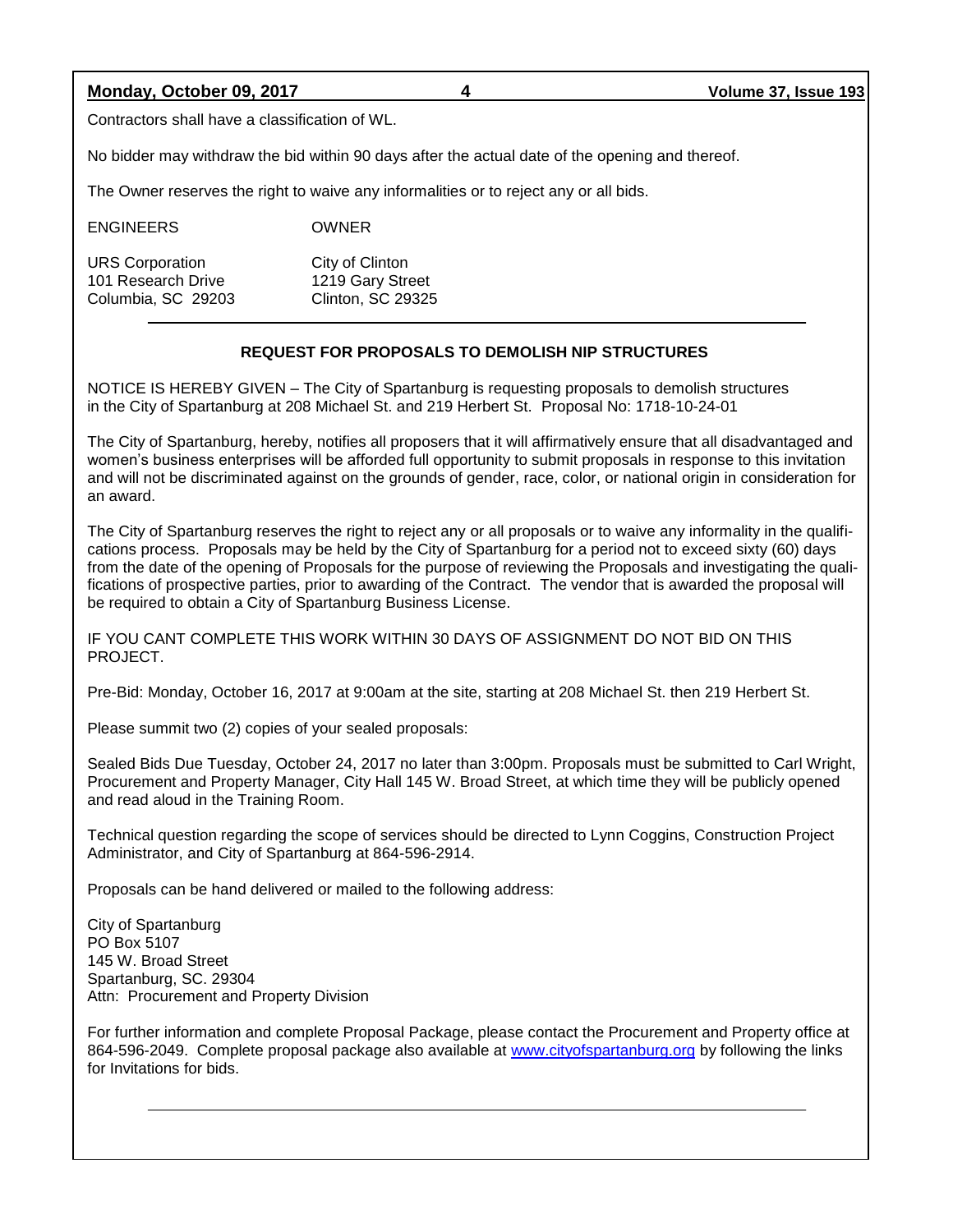### **Monday, October 09, 2017 5 Volume 37, Issue 193**

### **REQUEST FOR PROPOSALS TO DEMOLISH NIP STRUCTURES**

NOTICE IS HEREBY GIVEN – The City of Spartanburg is requesting proposals to demolish nine structures in the City of Spartanburg at several locations. Submit nine separate bids. The City intends to assign each bid to the lowest bidder with approval from the State. 148 E. Columbia Ave., 134 League St., 270 E. L. Collins Ave., 221 High St., 519 Greenlea St., and 114 Owens St., 116 Owens St., 118 Owens St., 219 Bon Air Ave. Spartanburg, SC. Proposal No: 1718-10-31-01

The City of Spartanburg, hereby, notifies all proposers that it will affirmatively ensure that all disadvantaged and women's business enterprises will be afforded full opportunity to submit proposals in response to this invitation and will not be discriminated against on the grounds of gender, race, color, or national origin in consideration for an award.

The City of Spartanburg reserves the right to reject any or all proposals or to waive any informality in the qualifications process. Proposals may be held by the City of Spartanburg for a period not to exceed sixty (60) days from the date of the opening of Proposals for the purpose of reviewing the Proposals and investigating the qualifications of prospective parties, prior to awarding of the Contract. The vendor that is awarded the proposal will be required to obtain a City of Spartanburg Business License.

IF YOU CANT COMPLETE THIS WORK WITHIN 30 DAYS OF ASSIGNMENT DO NOT BID ON THIS PROJECT.

Pre-Bid: Tuesday, October 24, 2017 at 9:00am at the site, starting at 148 E. Columbia Ave.

Please summit two (2) copies of your sealed proposals:

Sealed Bids Due Tuesday, October 31, 2017 no later than 3:00pm. Proposals must be submitted to Carl Wright, Procurement and Property Manager, City Hall 145 W. Broad Street, at which time they will be publicly opened and read aloud in the Training Room.

Technical question regarding the scope of services should be directed to Lynn Coggins, Construction Project Administrator, and City of Spartanburg at 864-596-2914.

Proposals can be hand delivered or mailed to the following address:

City of Spartanburg PO Box 5107 145 W. Broad Street Spartanburg, SC. 29304 Attn: Procurement and Property Division

For further information and complete Proposal Package, please contact the Procurement and Property office at 864-596-2049. Complete proposal package also available at [www.cityofspartanburg.org](http://www.cityofspartanburg.org/) by following the links for Invitations for bids.

#### **CONVERSION OF EXISTING COURTHOUSE TO CHESTERFIELD JUDICIAL COMPLEX – PHASE II**

Sealed bids from Contractors properly licensed in South Carolina will be received by Chesterfield County on Thursday, November 9, 2017 until 2:00pm, in the Chesterfield County Meeting Room, located at 178 Mill Street, Chesterfield, South Carolina 29709, where they will be publicly opened and read aloud for:

CONVERSION OF EXISTING COURTHOUSE TO: CHESTERFIELD JUDICIAL COMPLEX – PHASE II

Bids being mailed or hand delivered are to go to Ms. Michelle Stanley, Finance Director at 178 Mill Street, in the Administrative Department, Chesterfield Administration Office, Chesterfield, SC 29709.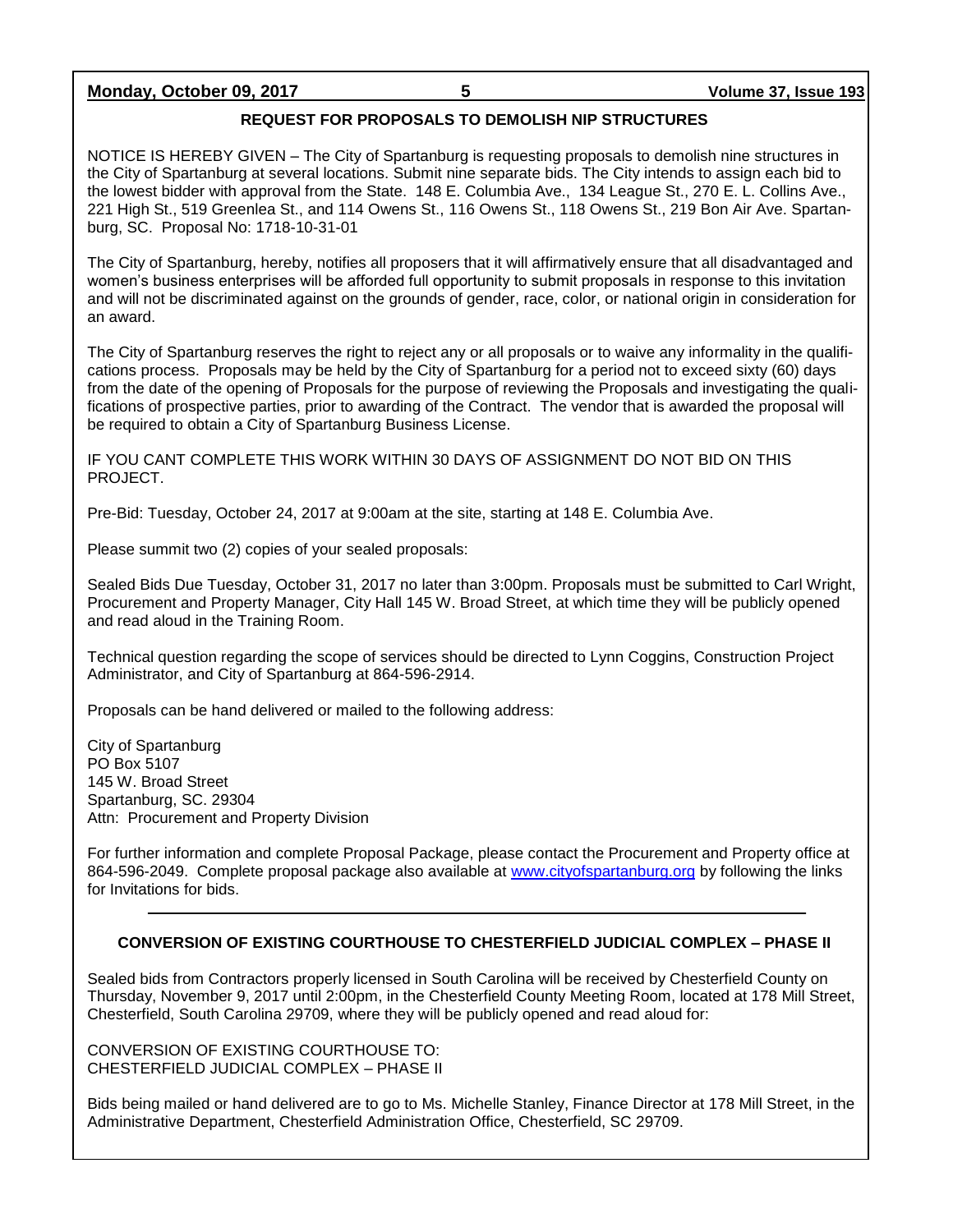### **Monday, October 09, 2017 6 Volume 37, Issue 193**

The PHASE 1 Work consists of:

1. A new Lobby, a new secure stair and exterior features. The project also consists of interior renovations, including new walls, finishes, etc… Within the project are renovations/upgrades to Mechanical systems, Electrical systems and Plumbing, and Site work modifications. The building components include load bearing masonry, structural steel, metal framing/deck and roofing.

The PHASE 2 Work consists of:

2. A new Sally-Port and associated spaces. Interior renovations to the Courtroom and associated spaces, including new ceiling systems, new walls, finishes, etc… Within the project are renovations/upgrades to Mechanical systems, Electrical systems and Plumbing, coordination of installation of a new Fire Sprinkler system through-out the entire building is under a separate contract and Site work modifications. The building components include load bearing masonry, structural steel, metal framing/deck and roofing.

3. PHASE 3 Work will be identified and bid at a later date.

Properly licensed Contractors may obtain bid documents from the office of the Architect, PIKE - McFARLAND - HALL ASSOCIATES, INC., Architects and Planners, 1300 Professional Drive, Suite 201, Myrtle Beach, South Carolina 29577, phone 843-497-0272, fax 843-497-0271 or email: [dwilliams@pmharchitects.com](mailto:dwilliams@pmharchitects.com) and DUNCAN-PARNELL (Myrtle Beach Office), Attn: Debbie Flinchum, 1478 Dividend Loop, Myrtle Beach, SC 29577, 843- 626-3641 or email: [debbie.flinchum@duncan-parnell.com.](mailto:debbie.flinchum@duncan-parnell.com) Bid documents will be available for viewing on an online plan room. For access and viewing, please forward your request in writing to one of the contacts listed above. If hard copy of plans is required, requests must be written and accompanied by \$300.00 deposit per set. The full amount of the deposit (for the first two sets) will be refunded to General Contractors submitting a bonafide bid and upon return of the bid documents in good condition within fifteen (15) days after receipt of bids. Sets in excess of two (2) requested by General Contractors and all sets requested by Subcontractors shall be requested in writing and accompanied by \$300.00 per set which will be refunded less \$150.00 to cover cost of reproduction and handling upon return of bid documents in good condition within fifteen (15) days after receipt of bids. Partial sets to material suppliers will be issued at the cost of reproduction (no refund) of requested drawings / specifications and accompanied by Division 1 specifications and full copies of any Addenda that have been issued. No partial sets will be issued to major sub-contractors. CD containing Construction Documents (in .pdf format) may be obtained for a non-refundable amount of \$300.00.

Each bid must be accompanied by a bid guarantee of not less than FIVE PERCENT (5%) of the base bid, which may be a bid bond, issued by a bonding company that is on the approved list of the Treasurer of the United States, or a certified check made payable to the Owner. The successful bidder will be required to furnish Performance Bond and Labor & Material Payment Bond, each in the full amount of the contract sum, issued by a bonding company licensed to do business in South Carolina, and on the approved list of the Treasurer of the United States.

Bidding documents will be available for inspection at the offices of PIKE - McFARLAND - HALL ASSOCIATES, INC., Myrtle Beach, SC (by appointment) and on the online plan rooms of the following companies: McGraw-Hill Construction Data. PLEASE NOTE THAT THE ONLINE PLAN ROOMS ARE FOR VIEWING ONLY.

Only Bidding Documents obtained as described above will be considered "Official Bid Documents".

To be eligible for consideration, bids must comply with the laws of South Carolina, all conditions of the specifications, and must be made on the form provided, enclosed in an opaque sealed envelope bearing the name and license number of bidder and marked:

"CONVERSION OF EXISTING COURTHOUSE TO: CHESTERFIELD JUDICIAL CENTER PHASE II" and delivered not later than date and hour mentioned above.

A PRE-BID CONFERENCE for General Contractors and all Major Sub-Contractors (Site Work, Concrete Contractor, Plumbing, Mechanical, Electrical Contractor and Supplier, and Fire Sprinkler) will be held Thursday, October 26, 2017 at 10:00am. The Pre-Bid Conference will be held in Chesterfield County Meeting Room, located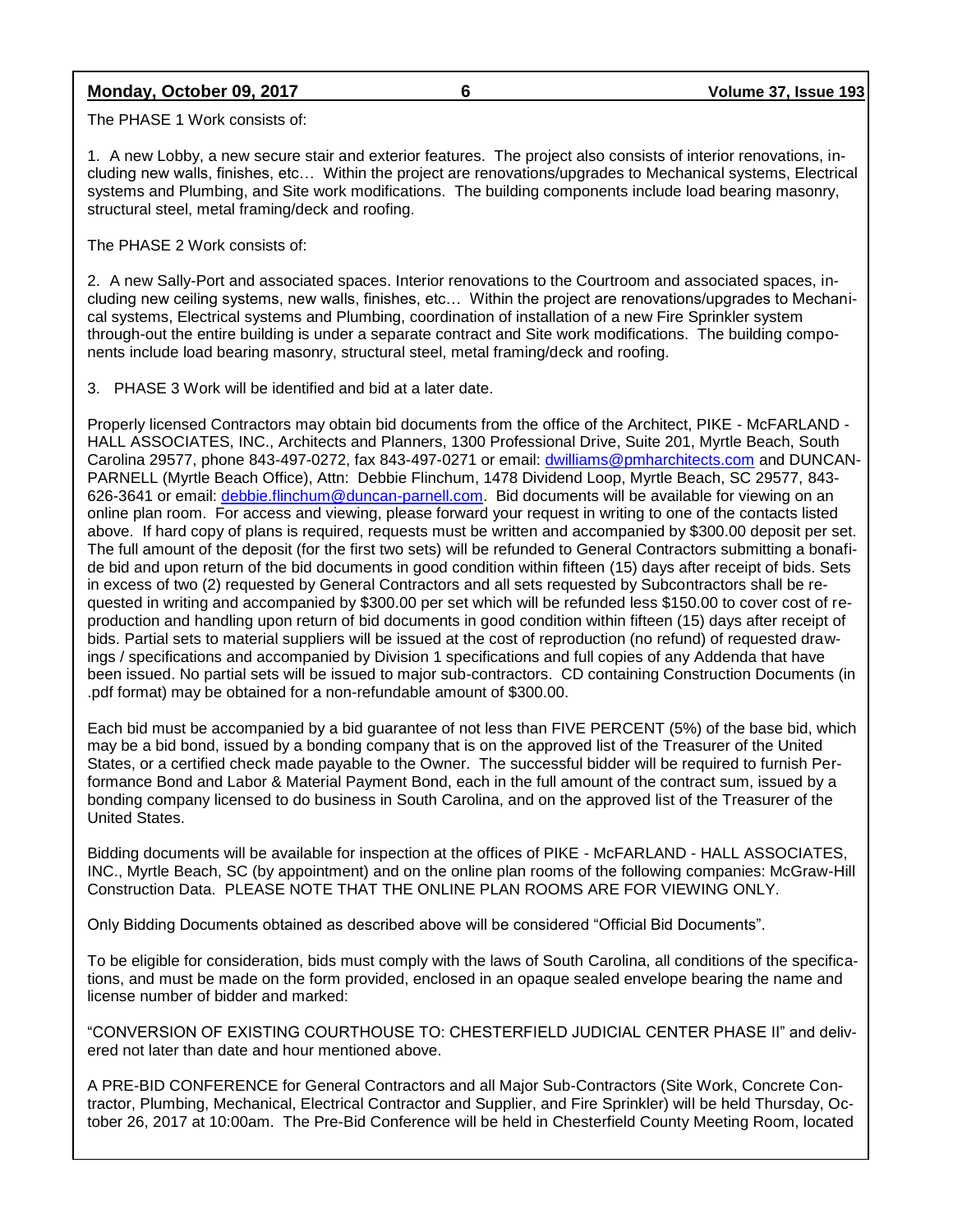**Monday, October 09, 2017 7 Volume 37, Issue 193** at 178 Mill Street, Chesterfield, South Carolina 29709. All other Sub-Contractors are strongly encouraged to attend. Owner reserves the right to reject any or all bids or certain portions of a bid as stipulated in the Form of Proposal, and to waive any minor informalities and technicalities in bidding, and to award the job in the best interest of the Owner. No bid shall be withdrawn for a period of sixty (60) days from the opening date. PROJECT NAME: PENDLETON GROVE PUMP STATION & FORCEMAIN PROJECT NUMBER: CGRE160019 PROJECT LOCATION: Pendleton, SC BID SECURITY REQUIRED? Yes PERFORMANCE BOND REQUIRED? Yes PAYMENT BOND REQUIRED? Yes CONSTRUCTION COST RANGE: \$1,000,000 DESCRIPTION OF PROJECT: 8,770 LF of 8" force main as well as 223 LF of 16" steel-cased bore and a 400 pgm pump station and related appurtances BIDDING DOCUMENTS/PLANS MAY BE OBTAINED FROM: Goodwyn Mills & Cawood • Rebecca • [rebec](mailto:rebecca.connell@gmcnetwork.com)[ca.connell@gmcnetwork.com](mailto:rebecca.connell@gmcnetwork.com) • 864-640-1200 PLAN DEPOSIT AMOUNT: \$20/50.00 IS DEPOSIT REFUNDABLE No IN ADDITION TO THE ABOVE OFFICIAL SOURCE(S), BIDDING DOCUMENTS/PLANS ARE ALSO ARCHITECT-ENGINEER NAME: Goodwyn Mills & Cawood A-E CONTACT: A-E ADDRESS: Street/PO Box: 101 E. Washington Street, Suite 200

City: Greenville, State: SC ZIP: 29601-EMAIL: TELEPHONE: 864-527-0460 FAX: 864-527-0461 PRE-BID CONFERENCE: Yes MANDATORY ATTENDANCE: No<br>PRE-BID DATE: 10/24/2017 TIME: 9:30am PLACE: Pendleton Town Hall PRE-BID DATE: 10/24/2017 TIME: 9:30am PLACE: Pendleton Town Hall • 310 Greenville Street, Pendleton, SC BID OPENING DATE: 11/8/2017 TIME: 2:00pm PLACE: Pendleton Town Hall • 310 Greenville Street, Pendleton, SC BID DELIVERY ADDRESSES:

HAND-DELIVERY: MAIL SERVICE: Attn: Pendleton town Hall **Attn: Pendleton Town Hall** 310 Greenville Street 310 Greenville Street Pendleton, SC Pendleton, SC

Project Name: BALLPARK ROAD EMS STATION PUMP STATION AND FORCE MAIN PROJECT Project Number: 08-17/18 Project Location: Ballpark Road and Honda Way, Florence County, SC

Bid Security, Performance Bond, and Payment Bond Required

Description of Project: To provide a new simplex grinder pump station, force main and accessories to serve a proposed New EMS Station on Ballpark Road in Florence County as shown on the bid documents (plans and specifications) prepared by Davis & Floyd, Inc. for Florence County.

Construction Cost Range: \$50,000 to \$80,000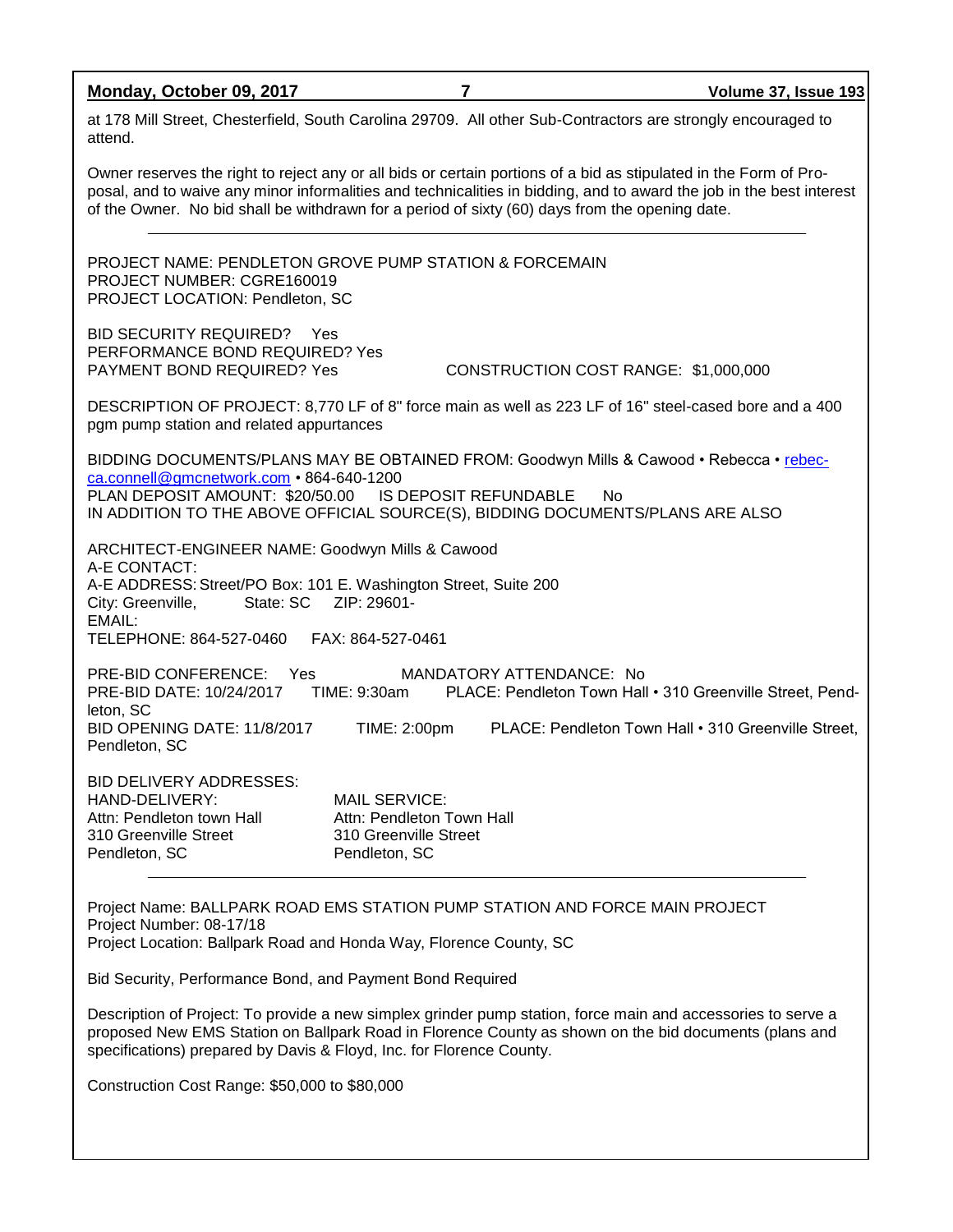### **Monday, October 09, 2017 8 Volume 37, Issue 193**

Architect/Engineer:

- Firm: Davis & Floyd, Inc.
- Contact Person: John Reynolds, PE
- Address: 181 East Evans Street, Suite 23, Florence, SC 29506
- Telephone: 843-519-1050 Fax: 843-664-2881 E-mail: [jreynold@davisfloyd.com](mailto:jreynold@davisfloyd.com)

Plans May Be Obtained From: Vendor Registry via <https://vrapp.vendorregistry.com/Bids/View/BidsList?BuyerId=bd043744-da93-4690-853c-1194f9a61e95>

Bid Opening Date/Time: 3:05pm on November 9, 2017 in room 210-C at the County Complex Place: Bids must be received at the Florence County Procurement Office by 3:00pm on November 9, 2017

Agency/Owner: Florence County

Name & Title of Agency Coordinator: Patrick D. Fletcher, CPPB

- Address: County Complex, 180 N. Irby St. MSC-R, Rm. B5, Florence, SC
- Telephone: 843-665-3018 Fax: 843-664-9668 E-mail: [pfletcher@florenceco.org](mailto:pfletcher@florenceco.org)

Hand Deliver Bids To: Florence County Procurement Office. County Complex, 180 N. Irby St. Rm. B5, Florence, SC

Mail Bids To: 180 N. Irby St. MSC-R, Florence, SC

### **CONSTRUCTION MANAGEMENT SERVICES FOR THE EDGEFIELD COUNTY ANIMAL SHELTER**

RFQ Number 11-02-17 – Request for Qualifications Statement for Construction Management Services for the Edgefield County Animal Shelter to be located in Edgefield, South Carolina

Edgefield County is requesting Statements of Qualifications from interested and qualified Project Manager at Risk for pre-construction and construction oversight services for the Edgefield County Animal Shelter to be constructed at 1139 Hwy 25 N. The pre-construction services will include scheduling, cost estimating, and advising on constructability, phasing, and site logistics. The construction services will provide administration of the Contract as described in the Contract Documents and be the Owner's representative and Project Manager during construction until the date the Project Manager issues the final Certificate for Payment.

Sealed RFQs must be submitted no later than 10:00am, Thursday, November 2, 2017.

The full RFQ can be found on the Edgefield County website: [www.edgefieldcounty.sc.gov.](http://www.edgefieldcounty.sc.gov/)



**Description:** DARLINGTON COUNTY OF SOUTH CAROLINA IS SOLICITING PROPOSALS FROM FIRMS HAVING SPECIFIC EXPERIENCE AND QUALIFICATIONS TO INSTALL PERMANENT STANDBY GENERATORS FOR SIX LOCATIONS OF THE DARLINGTON COUNTY FIRE STATIONS. Darlington County is looking to install a permanent stand by generators for the Headquarters and four substations located in Darlington County. The Fire District is soliciting for (4) four 22 KW one phase generator for the substations and (1) one 60 KW three phase for Headquarters. Full installation is required with both electric systems and propane fuel. The total proposal shall include but not limited to freight, materials, equipment, services, and anything additional items necessary in the accordance with the installation.

**`Solicitation No.:** RFP 02-10-26-2017

**Delivery Point:** 137 N. Center Rd. Hartsville, SC 29550 **Submit Offer By:** 10/26/2017 11:00am

**Buyer:** Portia E. Davis, 843-944-8275, [pdavis@darcosc.net](mailto:pdavis@darcosc.net)

**Download Solicitation From:** [www.darcosc.com](http://www.darcosc.com/)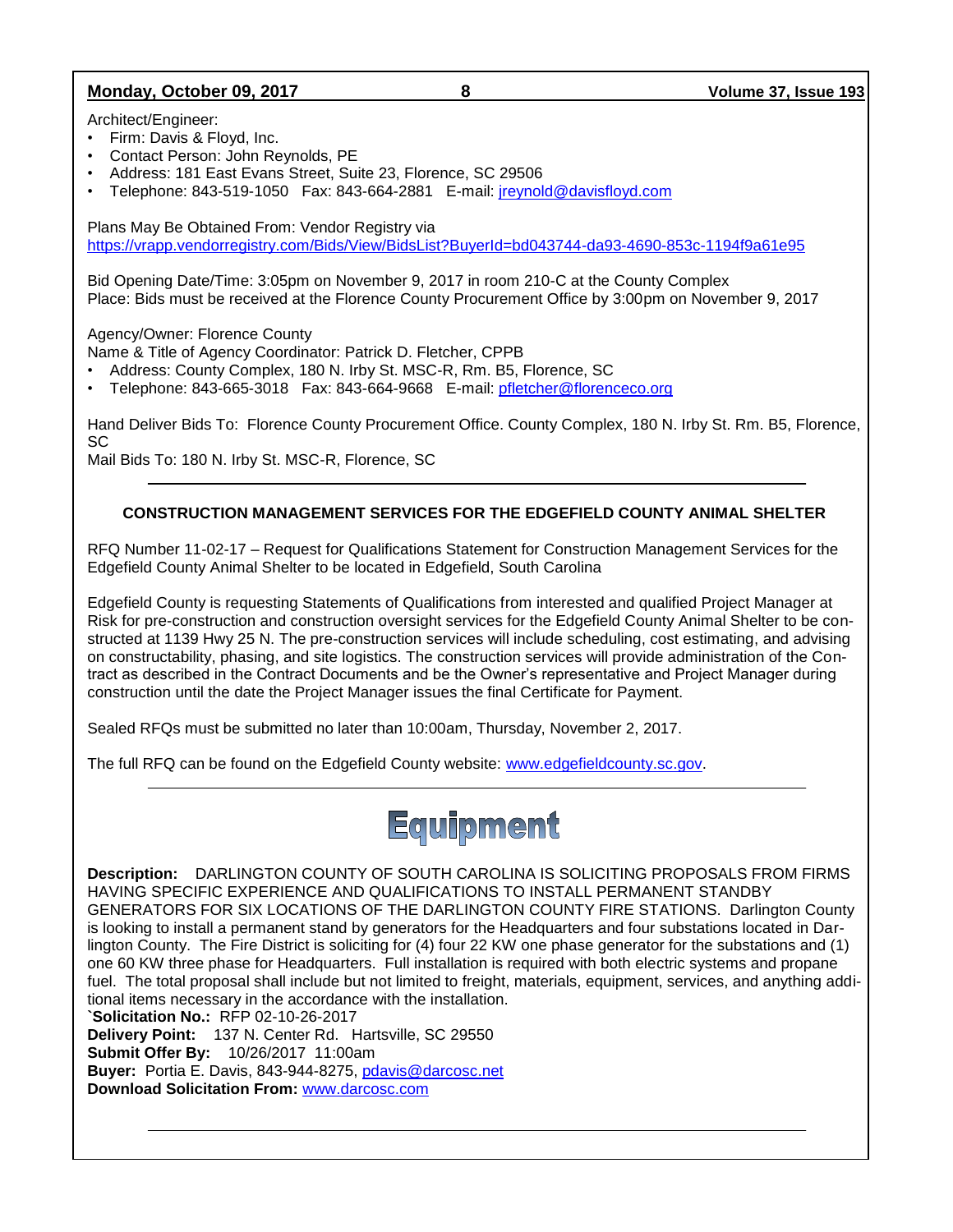### **Monday, October 09, 2017 9 Volume 37, Issue 193**

**Description:** ROLL-OFF RECYCLING CONTAINERS **Solicitation No.:** ITB 17-04 **Delivery Point:** Seneca, SC **Submit Offer By:** 11/7/2017 2:00pm **Purchasing Entity:** Oconee County Procurement, 415 S. Pine Street, Room 100, Walhalla, SC 29691 **Buyer:** Robyn Courtright, 864-638-4141, [rcourtright@oconeesc.com](mailto:rcourtright@oconeesc.com) **Download Solicitation From:** [www.oconeesc.com/Departments/KZ/Procurement.aspx](http://www.oconeesc.com/Departments/KZ/Procurement.aspx)

### **RICHLAND LIBRARY -- PROCUREMENT OF 2017 CHEVROLET BOLT LT**

The Richland Library is seeking proposals from authorized Chevrolet dealers for the procurement of a 2017 Chevrolet Bolt LT.

Bid documents may be obtained from the Finance Office by emailing [financeoffice@richlandlibrary.com](mailto:financeoffice@richlandlibrary.com) or on the Richland Library website [www.richlandlibrary.com.](http://www.richlandlibrary.com/)

Bids are to be mailed or hand delivered in a sealed envelope clearly marked "Chevrolet Bolt" to the Finance Office located at 1431 Assembly St. or emailed to above address. All bids must be received on or before 12:00 noon on Monday, October 23, 2017. Bids submitted after deadline will not be accepted.

The Richland Library is an affirmative action and equal opportunity agency.

### **Information Technology**

**Description:** PREP VIDEO EDITING & POST PRODUCTION **Solicitation Number:** 5400014340 **Submit Offer By:** 10/16/2017 3:00pm **Purchasing Agency:** SC DAODAS 1801 Main Street, 4th Floor Columbia, SC 29201-2409 **Buyer:** JENNIFER PERRY **Email:** [JPerry@daodas.state.sc.us](mailto:JPerry@daodas.state.sc.us) **Download Solicitation From:**  <http://webprod.cio.sc.gov/SCSolicitationWeb/solicitationAttachment.do?solicitnumber=5400014340>

### **Maintenance and Repair**

**Description:** RHHS STORM DRAIN REPAIR IFB **Solicitation No.:** 17-1792 **Delivery Point:** 2171 West Main Street, Rock Hill, SC 29732 **Site Visit:** Non-mandatory. 10/17/2017 10:00am **Location:** 320 West Springdale Road, Rock Hill SC 29730 **Submit Offer By:** 10/24/2017 2:00pm **Purchasing Entity:** Rock Hill School District Three **Buyer:** Nicole Hatch, 803-981-1154 / [nhatch@rhmail.org](mailto:nhatch@rhmail.org) **Download Solicitation From:** <http://www.rock-hill.k12.sc.us/Page/3427>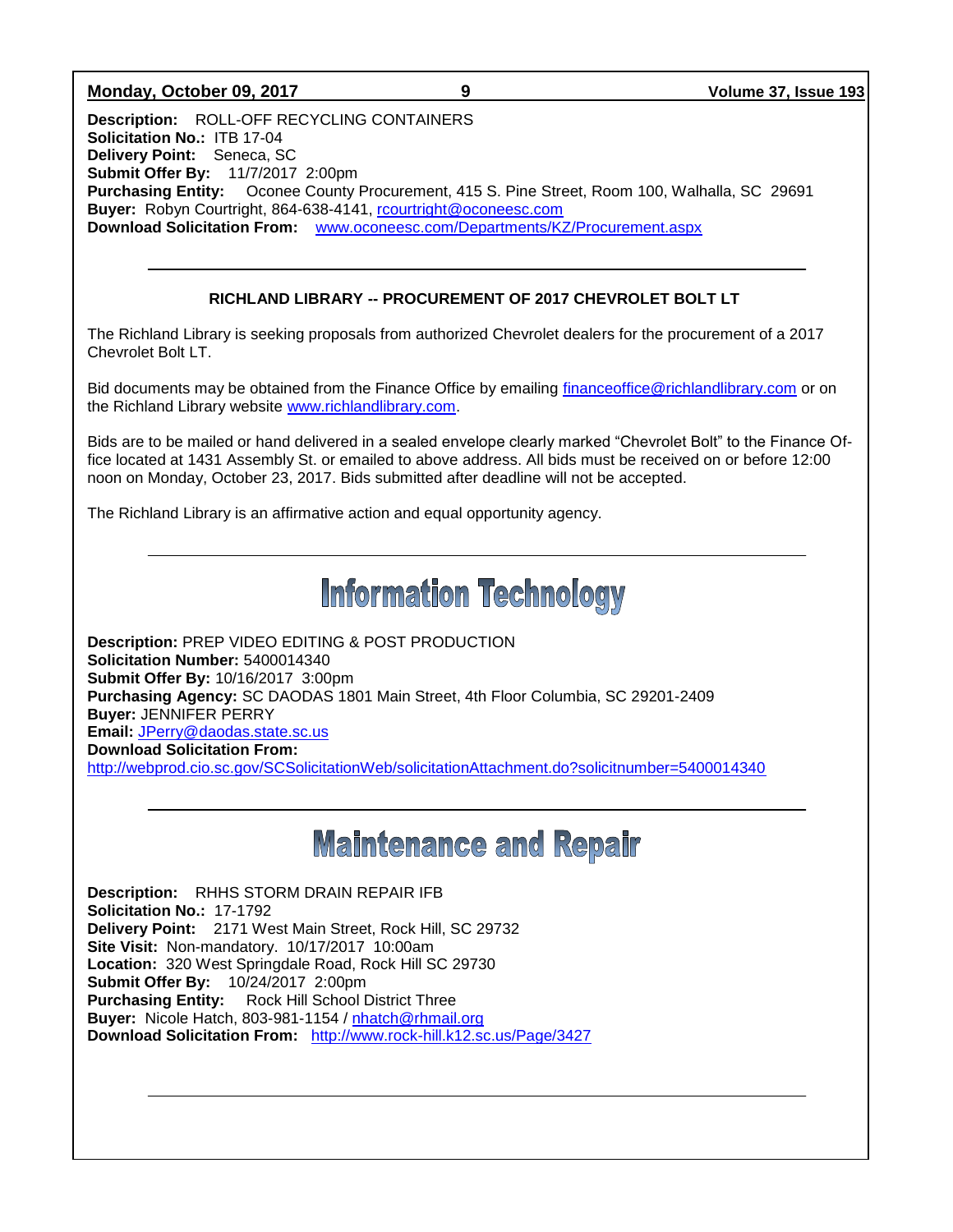**Monday, October 09, 2017 10 Volume 37, Issue 193**

### **CITY OF MYRTLE BEACH -- RFP# 18-R0009**

The City of Myrtle Beach will be receiving proposals for Lake and Pond Maintenance. Proposal forms and specifications may be obtained from the Procurement Office located at 3231 Mr. Joe White Avenue or from the City Website at [www.cityofmyrtlebeach.com/bids.html.](http://www.cityofmyrtlebeach.com/bids.html) Proposals will be received until 2:00pm on October 25, 2017.

A MANDATORY Pre-Proposal Conference will be held at 2:00pm, October 16, 2017 at the Procurement Office. Attendance will be required for Proposal consideration.

### **Minor Construction <\$50,000**

**Description:** ASPHALT PAVING – 4,000 SQ. FT. NW CAMPUS ENTRANCE -- Qualified Small, Veteran, and Minority owned Businesses encouraged to submit bid. **Solicitation No.:** GTC 17-10-218 **Site Visit: Recommended, non-mandatory. Contact:** Contact Libby Durham, 864-250-8163 or [Libby.durham@gvltec.edu](mailto:Libby.durham@gvltec.edu) **Submit Offer By:** 11/1/20107 10:00am **Purchasing Entity:** Greenville Technical College, PO Box 5616, Greenville, SC 29606 Buyer: Bill Tripp, 864-250-8112, [bill.tripp@gvltec.edu](mailto:bill.tripp@gvltec.edu)

### Services

**Description:** SCHOLARSHIP AND TUITION CONSULTING SERVICES **Solicitation No.:** 93222037 **Delivery Point:** Clemson, Greenville, SC **Submit Offer By:** 10/26/2017 2:45pm **Purchasing Entity:** Clemson University **Buyer:** [salexa2@clemson.edu](mailto:salexa2@clemson.edu) or 864-656-2395 **Download Solicitation From:** <https://clemson.ionwave.net/CurrentSourcingEvents.aspx>

## **Supplies**

**Description:** THERMAL LABELS **Solicitation Number:** 5400014024 **Submit Offer By:** 11/07/2017 2:30pm **Purchasing Agency:** SC DHEC 301 Gervais Street Columbia, SC 29201-3073 **Buyer:** LISA ROLAND **Email:** [ROLANDLD@dhec.sc.gov](mailto:ROLANDLD@dhec.sc.gov) **Download Solicitation From:**  <http://webprod.cio.sc.gov/SCSolicitationWeb/solicitationAttachment.do?solicitnumber=5400014024>

**Description:** Chemical, Biological, Radiological and Neurological Suits **Solicitation No.:** PUR890 **Delivery Point:** Rock Hill, SC **Submit Offer By:** 10/31/2017 2:00pm **Purchasing Entity:** City of Rock Hill Operations Center Purchasing Office, 757 S. Anderson Rd., Building 103, Rock Hill, SC 29730 **Buyer:** Tracy Smith, Performance Manager, 803-329-5551, [tracy.smith@cityofrockhill.com](mailto:tracy.smith@cityofrockhill.com) **Download Solicitation From:** [www.cityofrockhill.com](http://www.cityofrockhill.com/)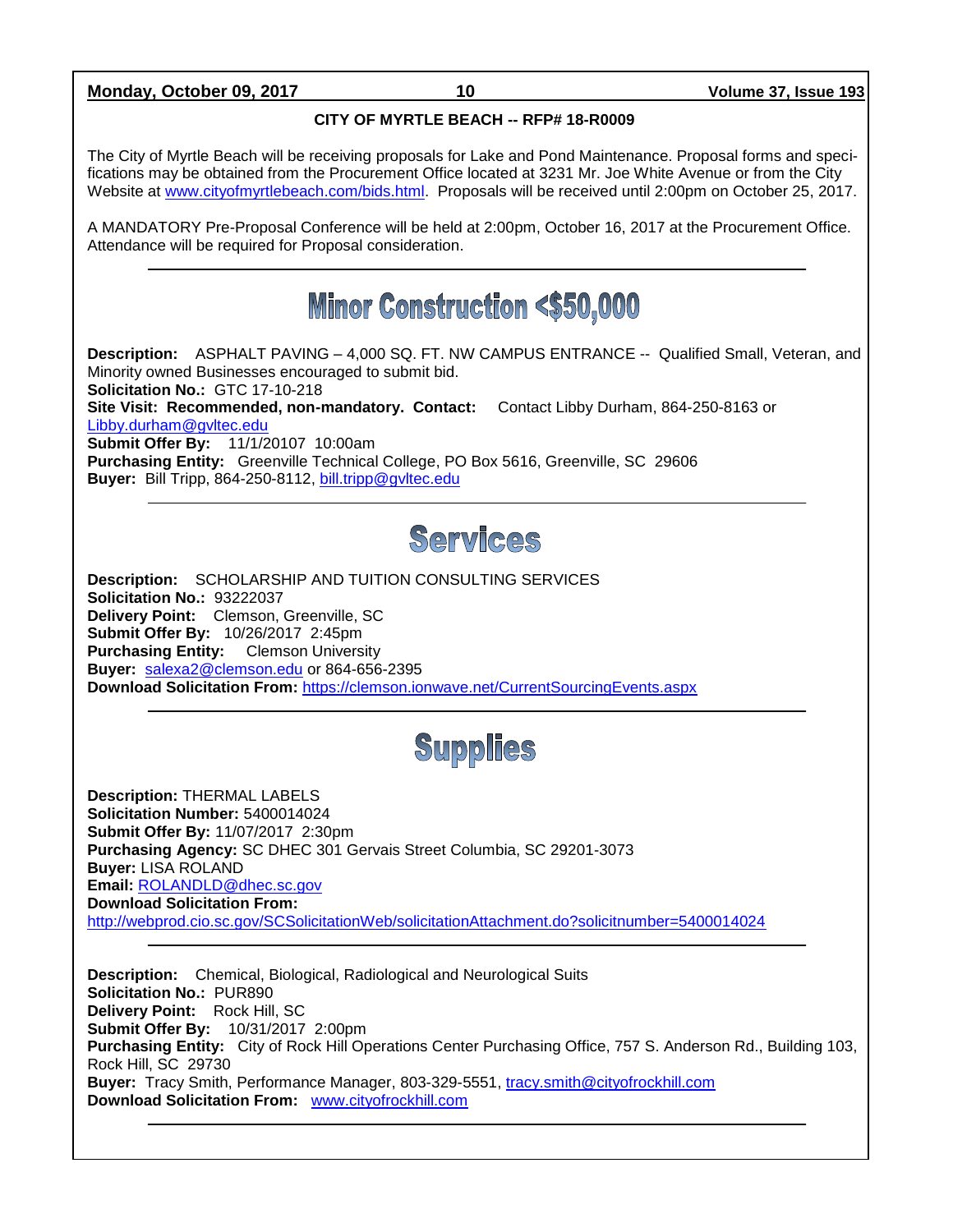**Monday, October 09, 2017 11 Volume 37, Issue 193**

# For Sale

**Description:** SALE OF (27) FIVE-DRAWER LOCKING FILE CABINETS (DIVIDED INTO SMALLER LOTS), (1) HP LASER JET 9050N PRINTER IN WORKING CONDITION, AND (1) EPSON PICTURE MATE PERSONAL PHOTO LAB **Solicitation No.:** 17-025 **Submit Offer By:** Auction Closes on 10/23/2017 8:00pm **Entity:** Fort Mill School District Four, 2233 Deerfield Drive, Fort Mill, SC 29715 **Direct Inquiries To:** Auctions are advertised on GovDeals at [www.govdeals.com](http://www.govdeals.com/)

**Description:** SALE OF MEDIA CENTER FURNITURE FROM SPRINGFIELD ELEMENTARY SCHOOL - (5) SMALL SQUARE WOODEN TABLES, (5) SMALL ROUND WOODEN TABLES, (38) SMALL WOODEN CHAIRS, (1) SIX STATION STUDY CAROUSEL, (6) WOODEN, BLUE CUSHIONED CHAIRS **Solicitation No.:** 17-026 **Submit Offer By:** Auction Closes on 10/23/2017 8:00pm **Entity:** Fort Mill School District Four, 2233 Deerfield Drive, Fort Mill, SC 29715 **Direct Inquiries To:** Auctions are advertised on GovDeals at [www.govdeals.com](http://www.govdeals.com/)

### **PICKENS COUNTY SCHOOL DISTRICT SURPLUS AUCTION**

Saturday, November 4th, 2017 at 9:00am

Partial Listing: Don't miss the Pickens County School District surplus auction. Will start promptly at 9:00am sharp. Come early to register and preview items in person. Six (6) vehicles, lighting, machine shop equipment, kitchen equipment, wooden doors, so much more.

Bidding is available onsite or pre-bidding online.

For more details, bid online and a full inventory list with pictures, visit: www.lewisauctions.com. Online bidding will begin 10 days prior to auction.

Sale Site:

Old Pickens Middle School, 467 Sparks Lane, Pickens, SC 29671 From Easley toward Pickens turn left onto Main Street. Then turn right onto Ann Street (Hwy 178 West). Then turn right onto Sparks Lane beside Stop A Mimi. School at top of hill. Come around to the front of the school.

Terms of Sale for Personal Property: Auction conducted by Lewis Auctions, Ashley Lewis SCAL 4338 and Danny Lewis SCAL 4281. Cash, Approved Check, MC or Visa, Payment Immediately Following Sale. All items sold "AS IS" "WHERE IS" Without Warranty Expressed or Implied. 13% Buyer's Premium with a 3% discount with cash and approved check. Higher premium if bidding online – see terms and conditions.

Dates and Times to Pick Up Items:

Saturday, November 4; 2 hours after conclusion of auction. Monday, November 6; 7:30am -3:30pm Tuesday, November 7; 7:30am -3:30pm Wednesday, November 8; 7:30am -3:30pm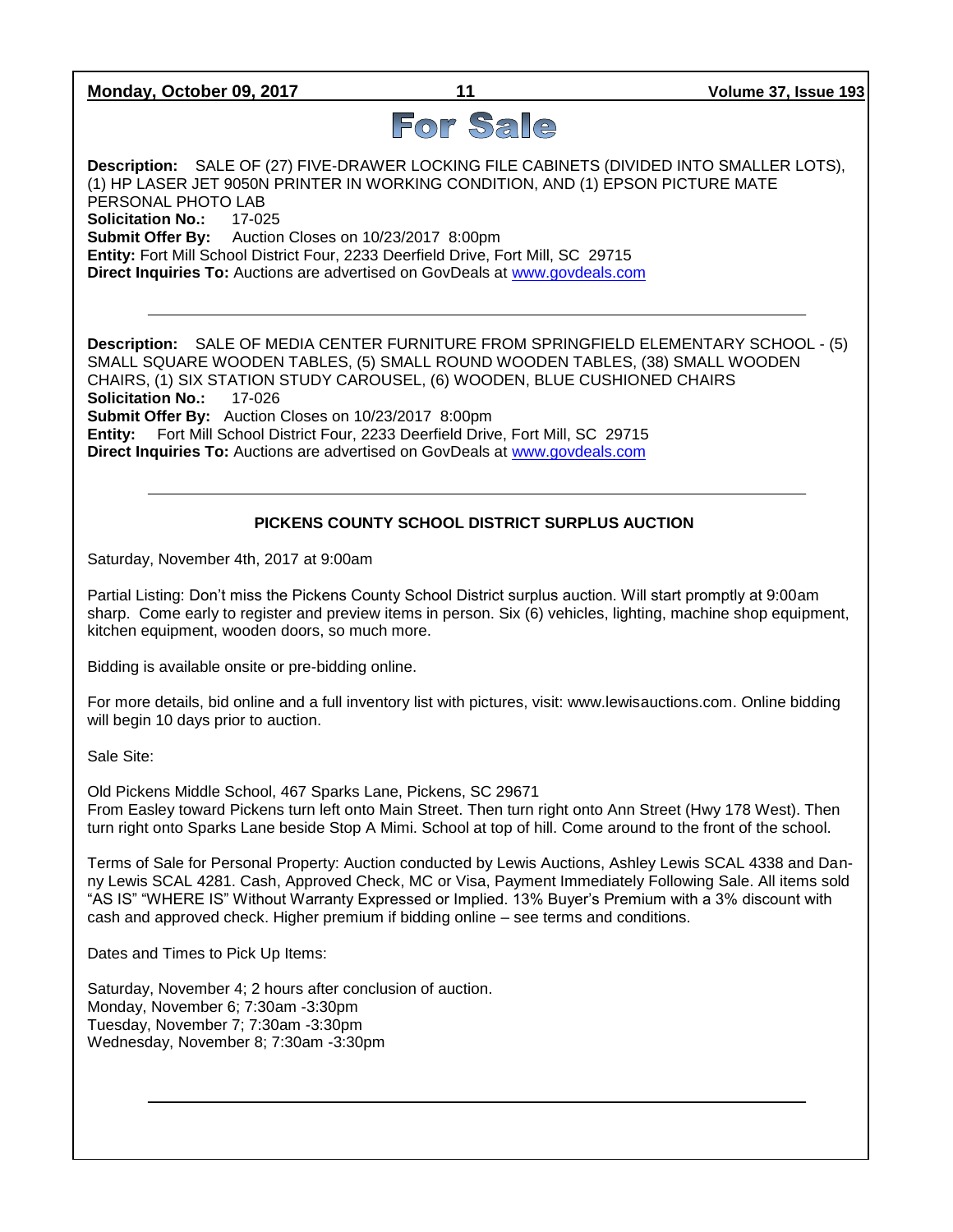**Monday, October 09, 2017 12 Volume 37, Issue 193**

# **SCBO Notices**

### **SC COUNCIL OF ENGINEERING AND SURVEYING SOCIETIES**

SC Council of Engineering and Surveying Societies is Requesting Applications for Two Seats on SC State Board of Registration for Professional Engineers and Surveyors Application Deadline Friday, November 10, 2017

Governor Henry McMaster has the opportunity to appoint one qualified Professional Engineer and one qualified Professional Land Surveyor to the SC State Board of Registration for Professional Engineers and Land Surveyors with terms beginning January 1, 2018.

Each engineering and surveying member of the Registration Board must be a citizen of the United States and a resident of South Carolina, must be licensed in this state, must have been engaged in the practice of engineering or surveying in this state for at least twelve (12) years, and must have been in responsible charge of important engineering or surveying work for at least five (5) years. Responsible charge of teaching engineering or surveying may be construed as responsible charge of engineering work. The primary responsibility of board members is to protect the health, safety and welfare of the public of South Carolina.

The SC Council of Engineering and Surveying Societies is charged, by law, to make recommendations to the Governor from which he must appoint engineers and surveyors to the Registration Board.

The SC Council of Engineering and Surveying Societies is accepting letters of application from Professional Engineers who meet the state's minimum requirements that wish to be considered for the Registration Board position.

The deadline for submitting applications with the SC Council of Engineering and Surveying Society on Friday, November 10, 2017 in Columbia, SC.

The term for this appointment is for a five-year term which extends through January 1, 2023.

The following information should accompany the letter of interest in the form of a resume: education and collegiate achievements, engineering/surveying achievements, professional and technical society activities, civic and humanitarian activities, continuing competence, professional experience, general personal data, and references.

You may wish to visit the SC State Board of Registration for Professional Engineers & Surveyors website for insight in Board members' responsibilities:<http://www.llr.state.sc.us/POL/Engineers/>

Applications with the above information may be submitted by hardcopy or electronically. Applications should be submitted to the SC Council of Engineering and Surveying Societies, c/o Jones, McAden & Associates, PO Box 11937, Columbia, SC 29211-1937 or allison@jma- associations.com. Questions call 803-771-4271.

### **SOUTH CAROLINA ASSOCIATION OF GOVERNMENTAL PURCHASING OFFICIALS**

SCAGPO is currently registering members and vendors for our Annual Professional Development Forum & Trade Show currently scheduled for November 15-17, 2017. Pre-Forum events begin on Tuesday November 14, 2017. Historically, vendor participants have met and networked with over 200 Public Procurement professionals from State and Local Government entities through our Vendor Trade Show, Networking Socials, and complimentary educational sessions. This year's event will occur at the Myrtle Beach Marriott Resort & Spa. Registration and hotel information is available on our website: [http://scagpo.org/meetinginfo.php?id=53&ts=1487195123.](http://scagpo.org/meetinginfo.php?id=53&ts=1487195123)

This event is a favorite for many of our vendors. Please review previous meeting information for information on previous events.